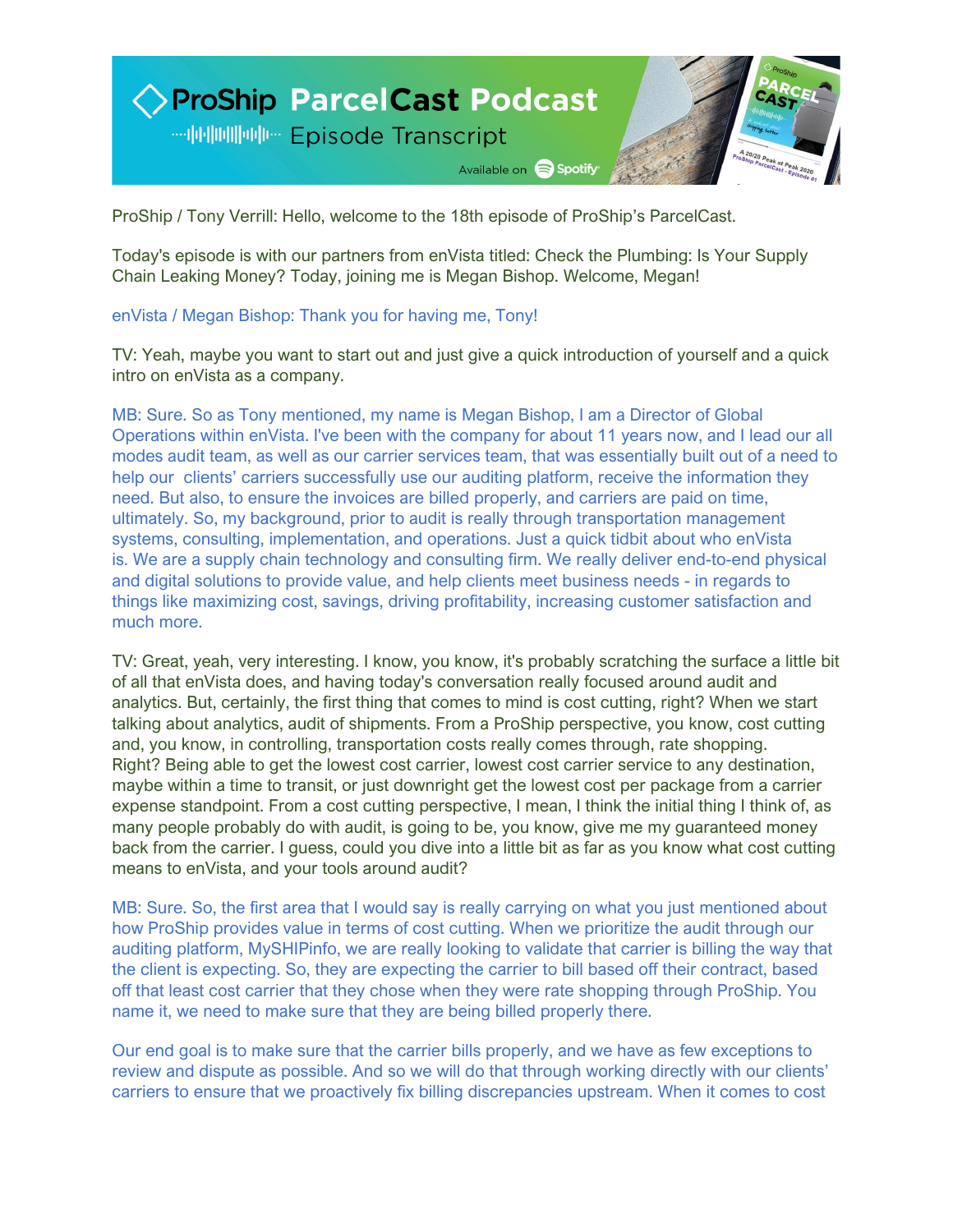## ◇ ProShip Parcel Cast Podcast **… 阿丽阿亚 Episode Transcript** Available on Spotify

cutting for enVista, we're really taking the audit, pulling the data out of that, and from a visibility standpoint, looking at ways that we can help our clients cut costs through things like service level optimization, looking at, you know, unnecessary accessorial charges, that they might be getting charged by the carrier, and really through kind of taking a lens after the fact and trying to proactively make callouts that can help clients save money upstream.

TV: Great, great. Yeah, that's interesting, you know, typically, I've always thought of it as, you know, your rate shop a package, you ship a package, you audit it, whatever money you get back. But, you know, being able to be proactive for that next shipment, I think, is you know, is the next iteration of coupling these solutions together, right? Making sure that, well, maybe it's not just the next package, but next week's packages, next two weeks, next month's packages. Getting ahead and being able to maybe make some changes in real-time to be more efficient across the board.

A big trend that we've seen just throughout the market, you know, last maybe two years part of the pandemic, even before the pandemic was carrier diversification, I'm sure audit goes hand in hand and some of the, you know, network optimization or carrier negotiation services that enVista provides offer assistance into this.

But, certainly, carrier diversification from ProShip, you can obviously add as many carriers as you'd like, rate shop against them, but what are some of the carrier diversification topics of conversation, or processes that you guys do from an enVista standpoint, with your clients?

MB: Yeah. That's a great question. So, you know, a lot of times, our clients are coming to us, you know, advising us on their situation. Whether they are looking to expand their use of different carriers, because, you know, specific carrier isn't moving their product anymore, or because they want better service. You know, you name it, they're coming to us for our insight on things like that, because we, of the number of clients that we work with today, they know that we have that kind of diverse view of things. And so what we generally do is, is coach clients on really understanding first what their end goal is. So, you know, making sure that if they are looking at diversifying their carrier mix, that they think of that end consumer, for example. Is the, the unpackaging or the unboxing experience going to be, you know, shifted if you go with the carrier, that might not pay as much attention to quality? So making sure that not only packages are delivered on time - and that's both looking at time and transit, but also on time performance.

But also looking at, you know, what kind of quality is that package arriving in at the client's doorstep, once it, once the carrier delivers it? So for us, it's really looking at those aspects, too, and not just the cost because there's going to be some give and take on if you're willing to sacrifice some of those cost cutting measures for the quality of the service. But also looking at things like, where does the bulk of my end consumer, you know, sit in terms of looking at a map and making sure that whatever carriers you are looking to diversify with in thinking through regional carriers at the moment, that they service that area. If they do service that area, how broad is it? What kind of accessorials are they going to charge me to service some of those more rural areas, et cetera?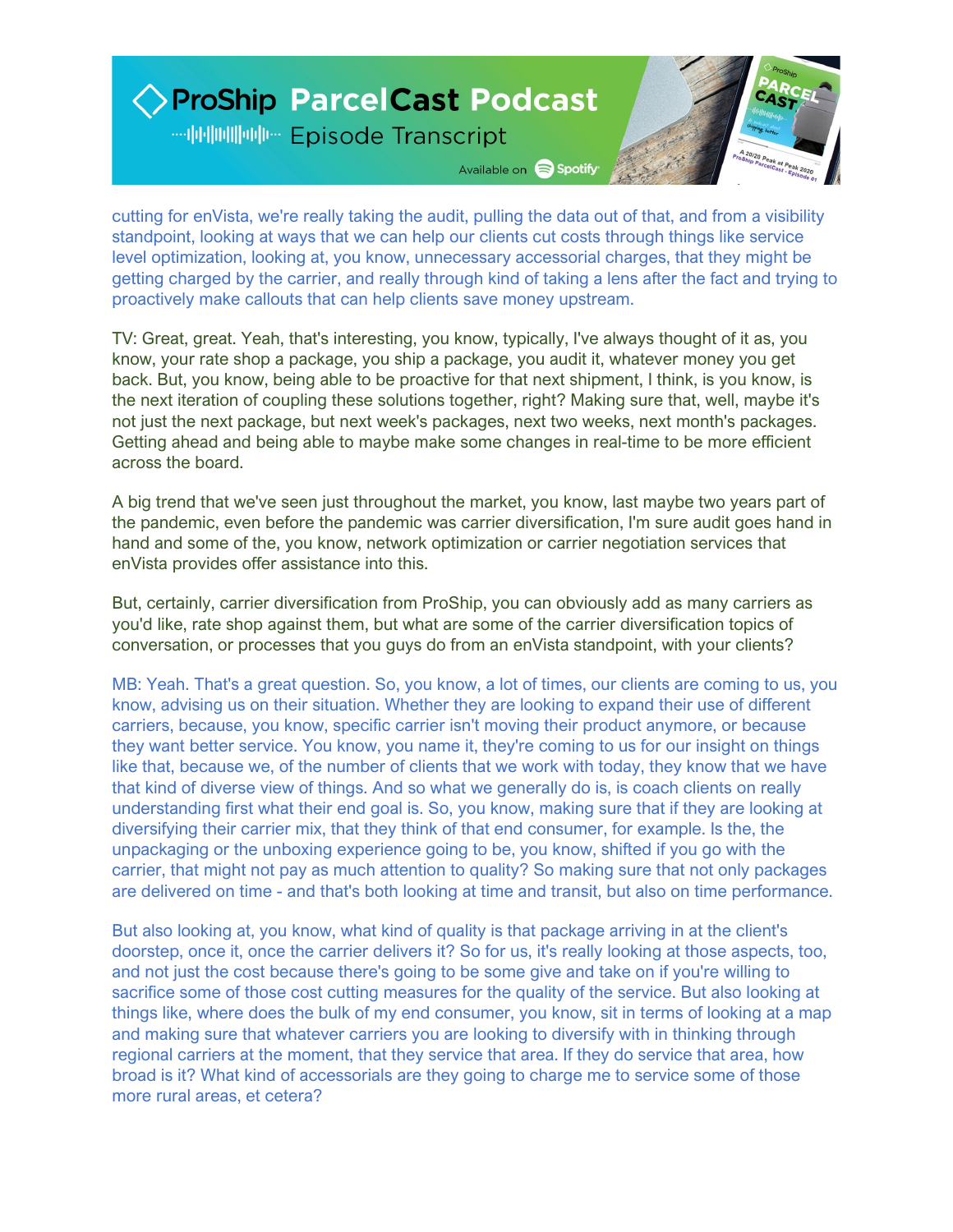

TV: Yeah. I'm sure it's critically important to kind of model that out, right? So, adding a carrier from a ProShip perspective. Sure, you know, enable the module, and get it up and running, and get your rates, And away you go, printing labels. I'm sure there's a lot of legwork that's done prior to that, right? For, you know, studying the area of service, the quality of the actual services provided.

You mentioned something – the unboxing, right, so the unboxing of your end user, that customer journey, that a lot of our retailers, direct consumer customers and just the industry in general, wants everyone to be able to control that customer journey, if you will, or impacted it in a positive light.

Could you talk to maybe some of the visibility? I mean, visibility can mean a number of different things, right? It's tracking that, I know that pair of shoes is showing up tomorrow, that's more of the blocking and tackling day-to-day. But, I think the solution that you guys provide is going to be more of that end-to-end visibility, connecting all the data points again, for tomorrow's pair of shoes, or next week's pair of shoes, to, again, have a positive customer experience. Could you talk on some of the visibility that you guys provide through, through your analytics solutions?

MB: Yeah, and, you know, some of that, just comes down to reviewing what the data looks like and reviewing, you know, how quick the package is being delivered, versus how quick the carrier has committed to it being delivered. If I'm, if I'm an end consumer, and I'm checking out online and I'm expecting two-day shipping, is the carrier upholding their end of the bargain, you know, barring unforeseen issues the majority of the time?

So looking at, looking at things like that, so your time and transit, your on time performance, but also, you know, from an audit standpoint, looking at lost and damage claims. How often are end consumers filing damaged claims with the shipper? How often are they filing lost claims? And really just trying to take a step back, and determine what's driving it, and how can we, how can we be better, and how can we, you know, advise the client in terms of making those changes to, so it doesn't have a negative impact on the end consumer. Because in today's world, you know, a lot of times, consumers, you know, because they've been conditioned to expect that two-day shipping, in some cases, even faster, it's trying to balance that with, with the carrier, and find a way to mitigate costs, but also compete with the two-day shipping mindset that a lot of end consumers have.

TV: Absolutely, It's a tough position. Right. Because you're kind of you're damned if you do, as far as if you provide it all, but if you're an hour late of the expected delivery. And then, obviously, you're damned if you don't because people are expecting this visibility, you're expecting that, you've done everything you can to meet that two-day time in transit, right? Some of it is a little bit out of your hands, trusting in your carrier partners, carrier relationships, and once it leaves your facility. Right?

So, part of diversification here, you know, obviously, selecting new carrier partners, renegotiating, you know, finding execution, platforms like ProShip to be able to, you know, to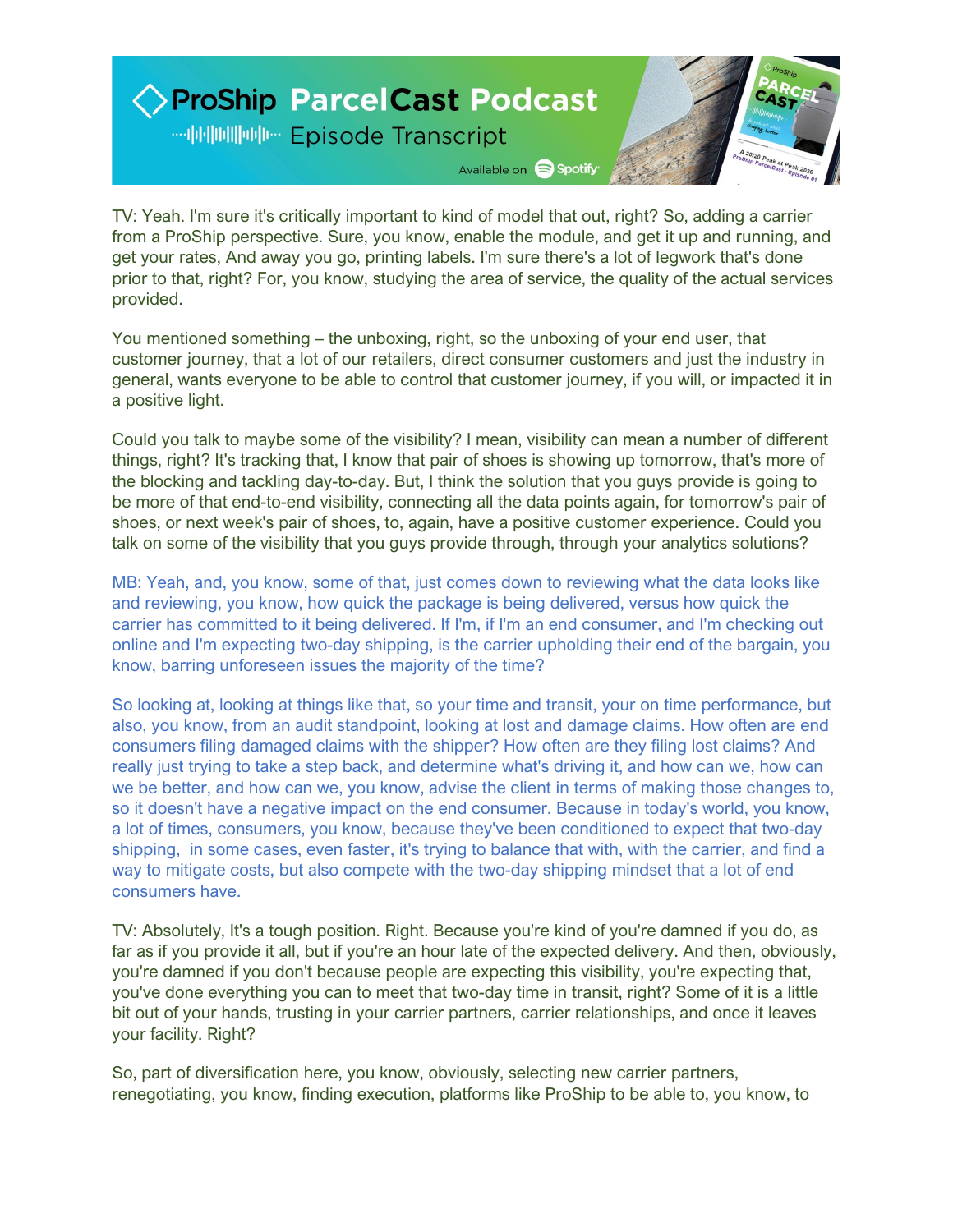

actually run the operations and make those real-time decisions. Could you maybe talk about, you know, how you guys would be bridging that, you know, collaboration between shipper and carrier with your clients?

MB: Absolutely. So, you know, one of the biggest value-add points that enVista is providing today is really, again, helping our, our shippers become a shipper of choice with the carrier. And that really means making it as easy as possible with carriers so, they prefer working with that client, they prefer working within enVista, because they know, I'm going to get paid faster, it's going to be easy to use, I know what the expectations are, and, you know, the client or enVista is really helping me remove any roadblocks to that.

And so, you know, with that, it's not only making sure that we reduce the number of exceptions that the carrier is introducing, whether that's from an incorrect way that they're billing, or whether that's an accessorial charge that the client wasn't anticipating. But it's also going back, and really looking at, from a holistic standpoint, looking at the entire invoice process, and saying, where can enVista improve, where can the client improve, and where can the carrier improve? Because there's opportunity, typically, on all fronts. And carriers like that, because today, the capacity is so tight and the demand is so high that they have the ability and they will very easily and very readily choose a different shipper that's going to be more predictable and easier to work with, easier to bill, easier to get paid, et cetera.

TV: Yeah, it's an interesting shift in the market, right. So, you know, couple of years ago, you know, the shippers really held that power, that negotiation. Kind of flipped on its head here, and it's maybe coming back to being a little bit more, you know, equal as far as the capacity for the carriers. Now, being able to pick and choose their shippers. Right, So, I think that is an interesting take too. Take a moment. Think as if you were the carrier as far as what would you like out of your end users, rather than the traditional, you know, I have the volume, I hold the power type of viewpoint for it all.

So, very interesting. So, we've talked about, you know, kind of carrier audit and cost savings. We talked about adding carriers and what to look for in adding new carriers. I talked about the shipper of choice. From a feedback loop perspective, you know, how does analytics, actually, you know, what you can find, as, you know, as part of BI, analytics, audit, translate that into changing day-to-day operations. Do you have a few examples where enVista has been able to find a few nuggets within the data, if you will, that really impacted the end user's operations in a positive way?

MB: Absolutely, so today, you know, I would say that audit has become more of the expectation among clients. So when we're performing an audit, it's, I expect you to, you know, find the cost savings, but ultimately, or more importantly, work with the carrier and make sure that they're billing properly upfront.

Where the value comes in after that, is the data and the actionable insights that we can provide based off what we're seeing. So, oftentimes, we are combining carrier invoice detail with a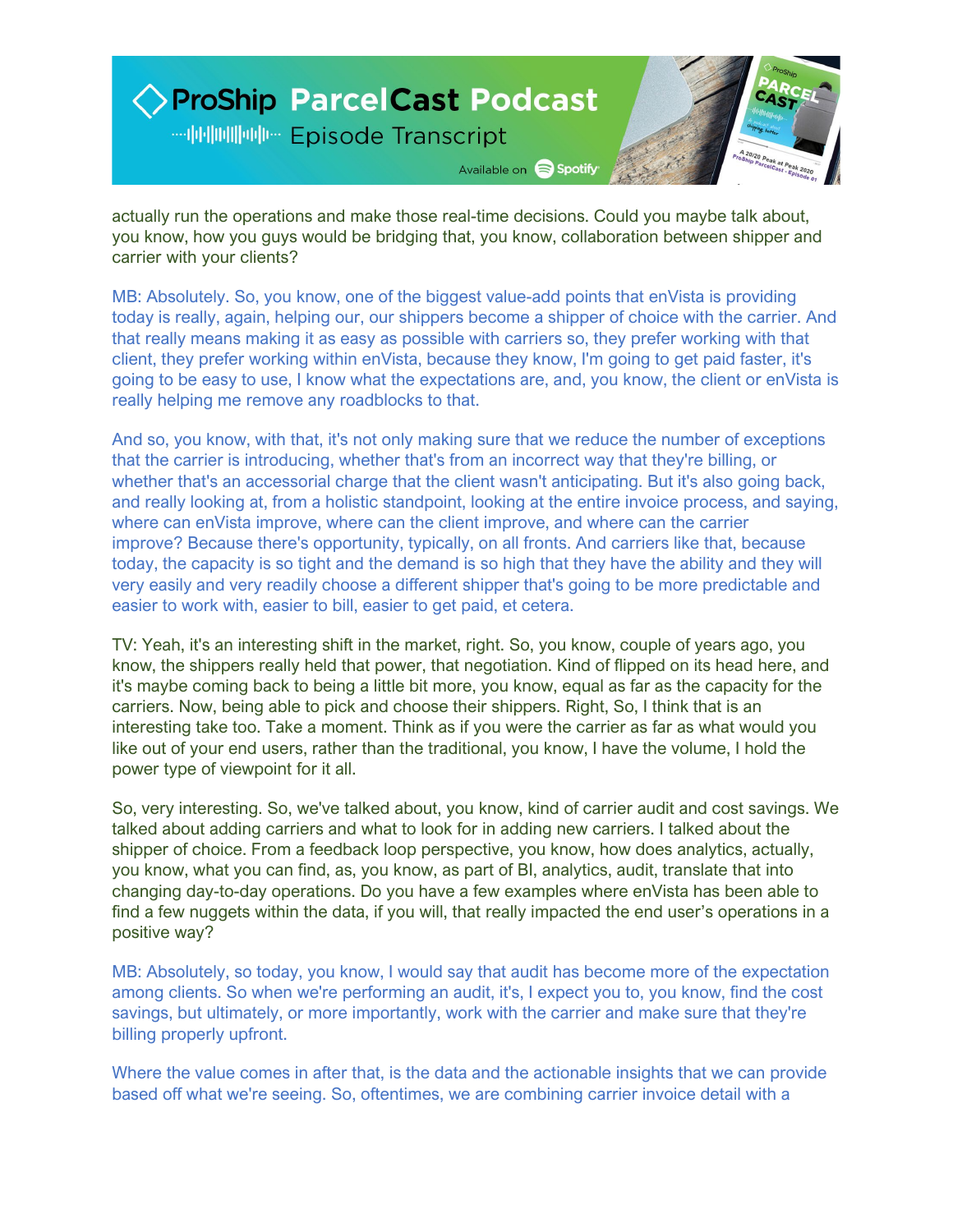## ◇ ProShip Parcel Cast Podcast **--- 中国画画 -- Episode Transcript** Available on Spotify

shipper's order or load data. Then that really allows us to increase the visibility, increase the level of detail that we're able to provide back to shippers and all of that as being funneled through our business intelligence platform. And with that, you know, we are constantly taking a fine tooth comb and looking at the data and saying what are our shippers end goals? And, then, what is the data telling me and looking for opportunity there.

So, a good example of that would be a client where recently, you know, we started noticing we were getting their order data, and they actually have a large ship-from-store component to the way that they ship today. And we started noticing that they were increasingly getting hit with particular charges out of one location. And so, with that, we were able to dig in deeper at a package level, and determined that they were shipping using a specific box every time when they had multiple packages, or multiple boxes at their fingertips to choose from. And then on top of that, they were sticking with the same service level every time they shifted out. So, when you compare that particular store to all of the other stores, there was about 7% or seven times, I should say, increase in their shipping costs versus other stores. And so, we were able to dig into that and provide that back to the client. So, they could really go back to that store and educate them on what to do different was to ensure not only that they were choosing the optimal package each time, but also that they were choosing the optimal service level based off what the need was there.

And that's just one example of many, where we're constantly reviewing the data in real time, determining where the opportunities are and also making sure that we're determining what feasible opportunities there are, because you can throw out, hey, you should use this service level instead of this. But, if that doesn't fit within a shipper's model, you know, in terms of getting the product to their end consumer, then that's really not something that's going to work for them.

TV: Yeah, that's interesting. Yeah, from a ProShip perspective, we're always kind of conditioned to think, well, it's rate shopping savings, it's making sure that, you know, the right rate shop group is being applied to the right situation. But an interesting thing from a workflow or maybe like, you know, operation guidelines perspective, how audit can have an impact there, that example, you just gave. Something as simple as you're changing up the packaging type or being more flexible for the service selected rather than just defaulting. Yeah, you probably won't see that until you see the, you know, 50,000 foot view of all the data, right, Or the exception to, you know, probably one of hundreds of stores. But, you know, critical cost center or critical costs for that, for that customer.

So, from a ProShip perspective, we always think, you know, parcel audit, right parcel, direct consumer shipping. And obviously, you know, that's gonna be a core focus for anybody in the omnichannel retail space, anything from manufacturing, 3PL, retail and e-commerce. But, obviously, we talked about enVista having a large scope. What are some of the other trends in the industry that you guys have seen, where enVista has really been helping out clients for the better here, in the last couple of years?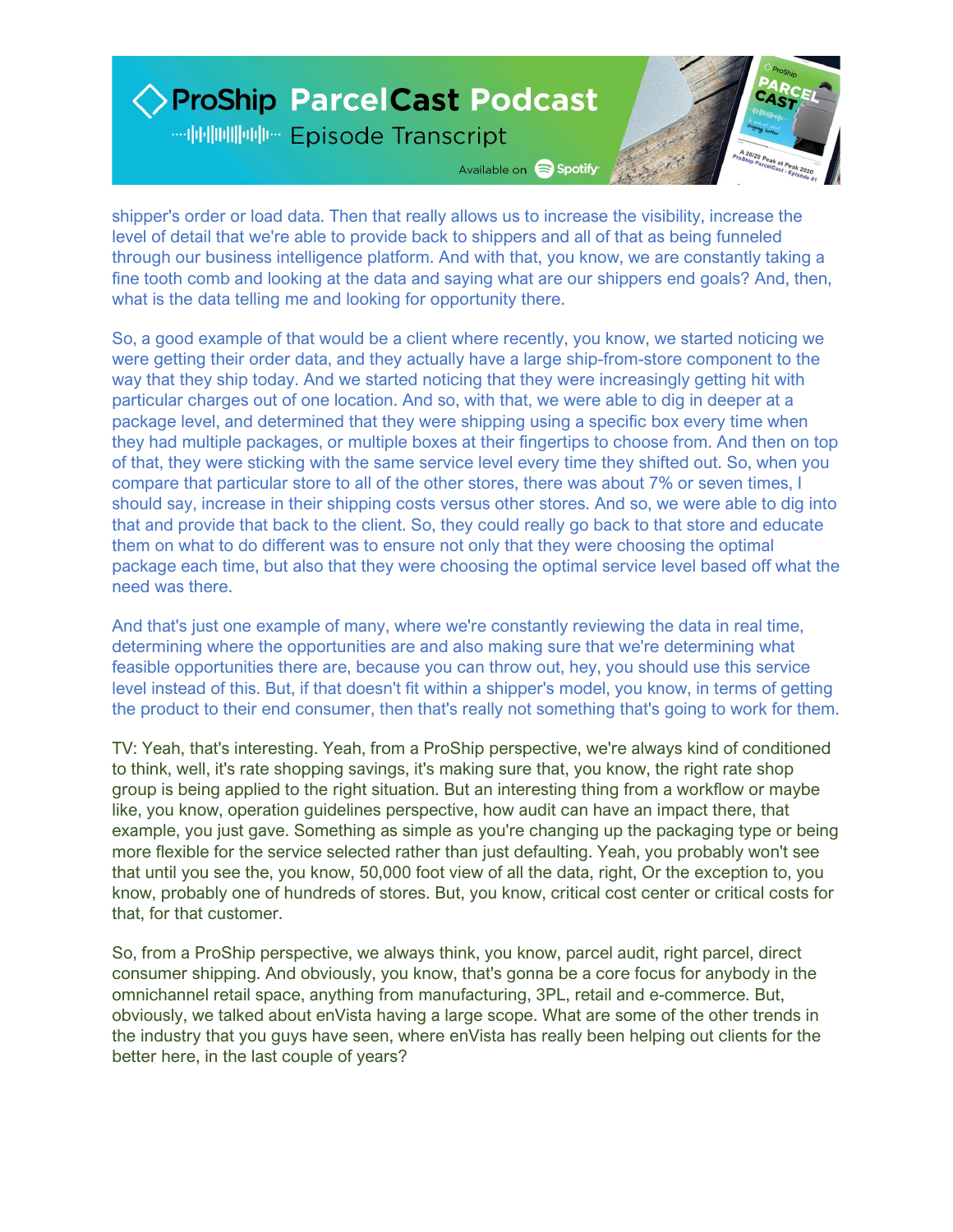## ◇ ProShip Parcel Cast Podcast **--- 中国画画 - Episode Transcript** Available on Spotify

MB: Yeah. I mean, one big one that comes to mind that's, you know, still playing out today, is ocean inbound freight. Ocean inbound freight is so critical to many of the shippers that we work with just from a retail standpoint, that, you know, things like covid-19 have really disrupted that. In the sense that, there were many shutdowns at various ports. That's just recently been back up and running. And actually, I think there's a few ports that are internationally that are potentially on pause again. But, ensuring that clients are getting that inventory in, to not only restock their shelves, but also, if you think through, you know, any campaigns that they might have going on, where it's time sensitive, it's been a struggle because of the disruptions. But also, some of the political climate that's going on has led to, not only a lot of uncertainty, but, both have led to, a significant increase in the costs for, you know, shipping a container from point A to point B. And then on top of that, you, you add on the uncertainty of, you know, when am I actually going to retrieve this inventory, because things have restarted in the economy has kinda started getting back up to speed. Now, you have an issue at the other end, where, you know, upon delivery. There are plenty of container ships stuck out at sea, and I think the number has actually been coming down each day, but that's led to a delay in receiving product. And then also, again, another increase where ocean carriers are charging, you know, accessorials that clients didn't have the budget for, didn't plan for ahead of time, such as, you know, storage fees and things of that nature.

TV: Interesting, yeah, definitely, definitely needs a lot of collaboration, I'm sure with, you know, shipper and carrier, especially on the inbound side, right? You mentioned some critical cutoff times and making sure you had that inventory for that, you know, for that summer release or to stock the shelves for that particular product release. Very interesting.

So, just to wrap up here, you know, if anybody's heard anything in the last 20-30 minutes or so, I guess what is the typical process for enVista, how would they learn more? How would they get involved with them? You know, what is the right solution for me as a shipper? Can you walk us through, maybe, high level what that process looks like for getting onboarded with enVista?

MB: Absolutely, so, in this typically starts out by really trying to understand what our clients' goals are, so, you know, oftentimes, once you start peeling back the onion, and talking through, what potential clients needs and wants are, you discover more. And it's also an educational process, where we can listen into what those goals are, and provide some advice on what we think that a client needs. And really agree upon, what that should look like, both short term and long term, because our ultimate goal is to turn this into a partnership. And so, from there, you know, we have a very methodical implementation process that we follow. Where we are, going through a discovery phase. Making sure that we are obtaining all the information needed. Carrying that through to a really modeling anything that's needed there, and then ultimately going through and agreeing upon with the client that everything, looks right, we're doing trainings, we're making sure that everyone is set up for success, and then ultimately going live from there. So, you know, it's something that we can, can change up, depending on if there's multiple regions in play, Depending on, you know, how quickly, we can get carriers onboarded, what modes are in play, etcetera. But if anyone would like to learn more about that, you can always go to to envistacorp.com or you can, you know, reach out and connect through through